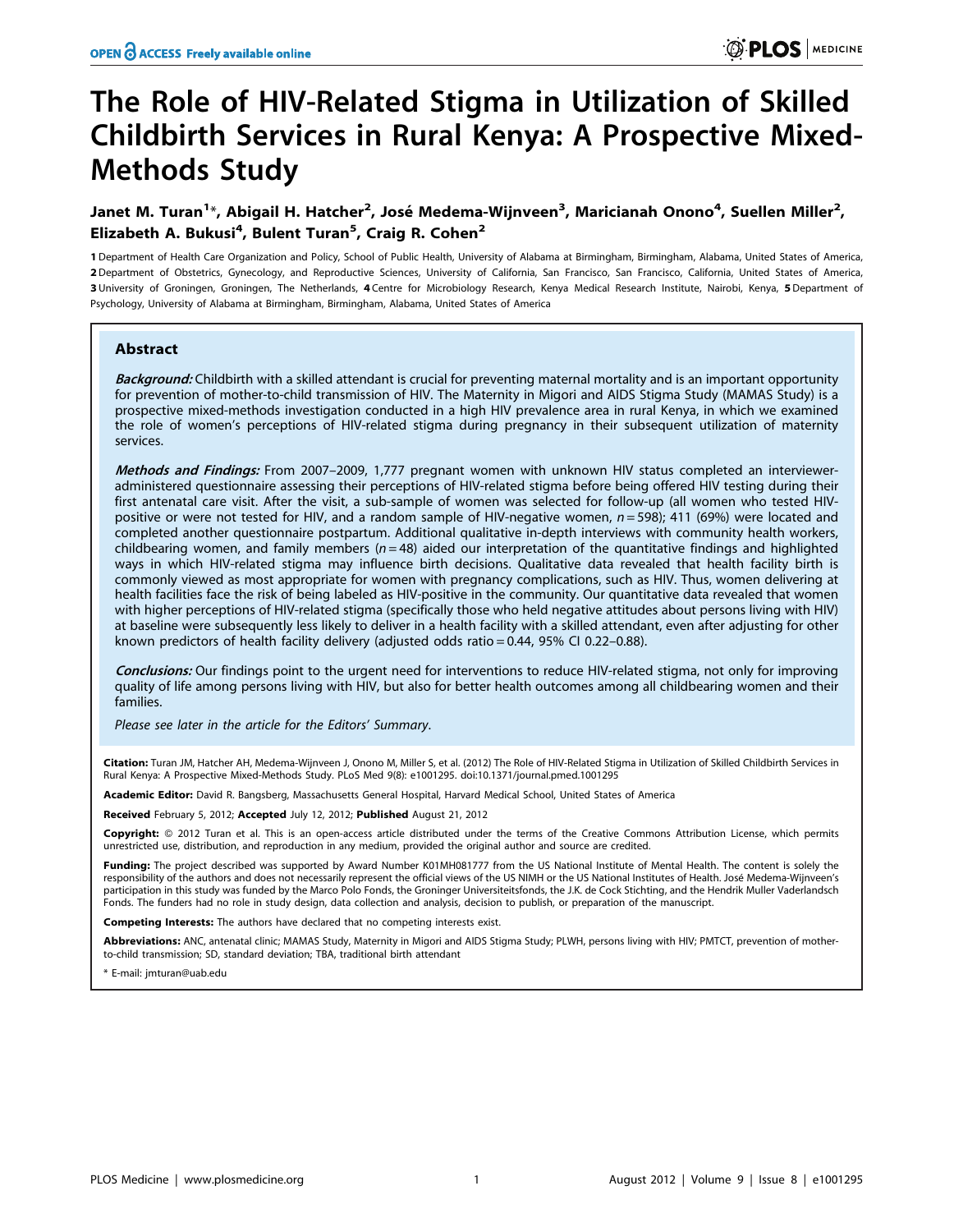#### Introduction

Each year, approximately 342,900 maternal deaths occur globally, the vast majority in developing countries [1]. Among these, an estimated 42,000–60,000 maternal deaths were attributed to HIV infection in 2009 [2]. Recent data have shown that HIV is an increasing contributor to direct and indirect causes of maternal deaths in sub-Saharan Africa [3]. Evidence-based strategies are urgently needed to reduce the global burden of pregnancy-related deaths, particularly in resource-constrained settings [4].

Increasing skilled delivery attendance is one evidence-based strategy for improving maternal and infant health for all women [5,6]. Skilled delivery attendance can also enhance the effectiveness of interventions for the prevention of mother-to-child transmission (PMTCT) of HIV, as women who give birth with the assistance of a health professional are more likely to receive information about and adhere to antiretroviral drugs [7,8]. However, many barriers to women's utilization of skilled delivery attendance have been identified globally, including cost and distance to health facilities [9], fears of harsh treatment [10], low educational levels, low incomes, lack of women's empowerment [11], and long-standing cultural traditions of delivering at home [12].

In addition to these relatively well-known impediments to pregnant women's utilization of health services in low-resource settings, there is growing evidence that fears and experiences of HIV-related stigma pose an added barrier. Qualitative studies in sub-Saharan Africa have suggested that pregnant women avoid health clinics if they fear HIV testing or unwanted HIV status disclosure [13–15]. Indeed, stigma and discrimination have been revealed as among the most important barriers to pregnant women's acceptance of HIV testing during antenatal care [16–18], their initial participation in programs for PMTCT [19,20], and their retention and adherence in these programs [21–23].

What is less clear is the extent to which HIV-related stigma shapes women's decisions around use of skilled childbirth services. It is recognized that different dimensions of HIV-related stigma may have separate adverse effects on quality of life, health care access, and health outcomes for persons living with HIV (PLWH) [24], and some research suggests that stigma from close persons may have a bigger impact [25,26]. Anticipated stigma refers to a person's fears of stigma and discrimination if other people would learn about his/her HIV status [27], while measures of perceived community stigma capture societal norms and values, as well as perceptions about the ways that PLWH are treated in the broader community [28]. In addition to having a profound impact on the mental health and quality of life of PLWH [29–31], HIV-related stigma can also indirectly worsen health when fears of stigma, shame, or denial cause avoidance of essential health services [32].

Qualitative studies suggest that for pregnant women in high HIV-prevalence settings, HIV-related stigma—especially from a woman's male partner—may be a key factor causing women to avoid antenatal clinics (ANC) and childbirth in health facilities [33,34]. Maternity services have become prime locations for HIV testing and provision of PMTCT interventions in Kenya and many other countries. Thus, all pregnant women become aware that they will have to ''deal with'' the issue of HIV when visiting maternity services, and in rural Kenya many women perceive that they will be forced to test for HIV at health facilities [35].

As Kenya has made only limited progress towards reaching the maternal and child health Millennium Development Goals [36], understanding women's use of skilled delivery and HIV-related health services is an urgent priority. In Nyanza Province, Kenya, an estimated 16% of women aged 15–49 are HIV-positive, more than double the national average [37]. While 93.6% of pregnant women access some antenatal care, only 44.2% deliver their babies in a health facility [37]. Traditional birth attendants (TBAs) are active in the province, assisting in an estimated 26% of births [37]. However, most do not have any formal training and the Kenyan health authorities discourage their practice. In this context of high HIV prevalence and low skilled birth attendance, HIVrelated stigma may have negative effects on all women, not just those who are aware that they are HIV-infected. In this paper, we examine the role of women's perceptions of HIV-related stigma during pregnancy in their subsequent utilization of skilled childbirth services.

## Methods

## Ethics Statement

This study received ethical approval from the Kenya Medical Research Institute (KEMRI) Ethical Review Committee, the University of California, San Francisco Committee on Human Research, and the University of Alabama at Birmingham Institutional Review Board.

## Study Design

We conducted a prospective, mixed-methods study to examine the impact of HIV-related stigma on skilled delivery utilization among pregnant women. In the Maternity in Migori and AIDS Stigma Study (the MAMAS Study), we followed pregnant women from the time of their first ANC visit up to 4–8 wk postpartum. Using ''best practice'' techniques for mixed-methods health research [38], the MAMAS Study collected quantitative data to provide measurable evidence of the impact of HIV-related stigma on skilled delivery attendance, alongside qualitative data to understand why and how this dynamic manifests itself in the study communities. The MAMAS Study sites were government health facilities receiving support from the Family AIDS Care and Education Services (FACES) Program for HIV prevention, care, and treatment.

At baseline, pregnant women unaware of their current HIV status (never tested or tested negative more than 3 mo ago) were recruited, were taken through a signed informed consent process, and then completed a structured questionnaire—comprising mostly close-ended questions—that had been programmed on a personal digital assistant (PDA) [39]. This baseline questionnaire was administered by a trained interviewer immediately prior to the woman's first ANC visit. The consent process was carried out orally using simple wording in the language preferred by the participant (Dholuo, Swahili, or English) and included special procedures to ensure understanding and actual informed consent for potential participants who could not read or write. Additional inclusion criteria for the baseline ''early pregnancy questionnaire'' included being 18 y of age or older and gestational age of 28 wk or less. Subsequently, all pregnant women were routinely offered voluntary HIV counseling and rapid testing as part of the ANC visit as per national guidelines and, if they consented, information on their acceptance of HIV testing and their HIV serostatus were obtained from their medical records after the visit. Recruitment and baseline questionnaires for the MAMAS Study  $(n=1,777)$ took place between November 2007 and April 2009. Women also provided consent for subsequent follow-up and contact information at the time of the baseline questionnaire.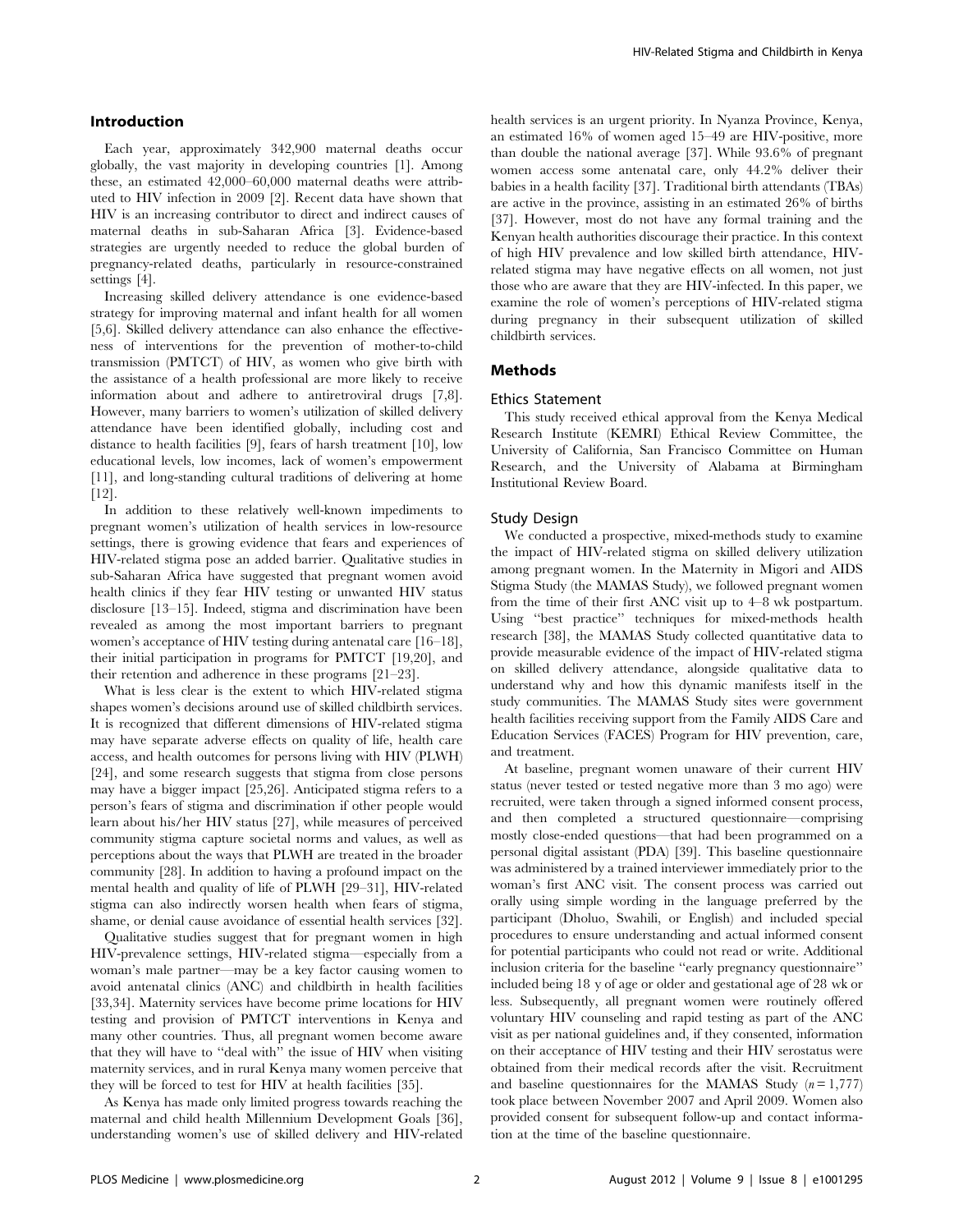For follow-up, we selected all women who tested HIV-positive, all those who were not tested for HIV at the first ANC visit, and a random sample of women who tested HIV-negative. To balance these groups by site and over time, approximately every 2 wk during the baseline data collection period at each clinic we selected for follow-up all the women who tested HIV-positive, all the women who were not tested for HIV (refused or were not offered an HIV test), and a random sample of women who tested HIVnegative equal to the number of HIV-positive women (using a computer-based random number generator). This resulted in a sample of 598 women selected for follow-up (226 HIV-positive, 227 HIV-negative, and 145 HIV status unknown). Of those 598 women, 411 women (69%) could be located and participated in a postpartum questionnaire either at the health facility (12%) or at their home (88%), administered by a trained interviewer using a structured questionnaire in local languages (English, Dholuo, or Swahili) programmed on a personal digital assistant (PDA). Women who completed the questionnaires received a small monetary reimbursement for travel expenses related to study participation for each questionnaire (equivalent of around US\$3); an amount judged by the KEMRI ethical review committee to be fair but not coercive. Given the poverty of the rural area where the research was conducted, even the small amount of money provided was an extra incentive for people to participate in the study. The fact that women of all HIV status categories were included in the research (HIV-negative, HIV-positive, and HIV status unknown) reduced the possibility that participation in the research itself would be stigmatizing.

In order to gain more in-depth understanding of the barriers to maternity and HIV service use at the community level, we also conducted qualitative research in four communities in the study districts. In each community, we purposively sampled from several key informant groups: four pregnant or postpartum women who did not use facility-based maternity services, three TBAs, three male partners or other family members of pregnant/postpartum women, and two community health workers, for a total of 48 indepth interviews. These in-depth interviews were conducted in local languages by experienced Kenyan qualitative interviewers (age and gender appropriate) using open-ended qualitative interview guides developed by the research team. Interviews generally lasted 1–2 h and were audio-recorded after obtaining the written informed consent of the participant, using similar informed consent procedures to those described above. This portion of the study was introduced in the community through meetings and discussions with community leaders and local health workers. These interviews were not exclusively focused on HIV and participants did not have to be HIV-positive or disclose their HIV status to participate. Privacy was maintained as much as possible by allowing participants to select a private location in the community where others could not observe or hear the interview. Similar to the questionnaires, participants received a small monetary reimbursement (equivalent of around US\$3) for travel expenses.

### Measures

**Outcome.** The primary outcome of interest was the woman's self-reported location where she gave birth for her most recent pregnancy. Based on women's responses, we created a binary variable for giving birth in the health facility or outside the health facility. Since skilled attendants do not assist births outside of the health facility in Kenya, we considered giving birth in a health facility to be equivalent to giving birth with a skilled attendant (although recognizing that the quality of birth attendance provided in health facilities may vary [40]).

HIV status. The woman's HIV test result was obtained from her medical record after the initial ANC visit. During follow-up questionnaires, women who were HIV-negative or HIV status unknown at the first visit were asked to report any subsequent HIV testing and results. In follow-up questionnaires, 13 additional women reported an HIV-positive test result.

HIV-related stigma and discrimination measures. Baseline perceptions of HIV-related stigma and discrimination were measured using multi-item scales demonstrated to be valid and reliable in sub-Saharan African settings [16]. Anticipated HIV-related stigma (fears of stigma for self if one was to test HIV-positive and others found out) was measured using a nine-item scale originally developed and tested in a study in Botswana [41]. Reliability of this total score was high in our sample (Cronbach's  $\alpha$  = 0.86). Variables were created to examine anticipated stigma by source; we created dichotomous measures of anticipated stigma from the male partner (answered yes to either or both of the male partner items), from family members (answered yes to either or both of the family items), and from others (answered yes to one or more of the items regarding others).

To measure perceived community stigma, we used the 22-item stigma scale developed by National Institute of Mental Health (NIMH) Project Accept [28], with higher scores representing increased stigma. The scale had a high degree of internal consistency in our sample (Cronbach's  $\alpha = 0.85$ ) and assesses three dimensions: the participant's own negative attitudes and beliefs about PLWH (negative attitudes, eight items;  $\alpha = 0.78$ ), perceptions of acts of discrimination faced by PLWH within the community (discrimination, seven items;  $\alpha = 0.75$ ), and attitudes and beliefs related to fair treatment of PLWH (equity, four items;  $\alpha$  = 0.70). Mean sub-scale scores were computed for women who had no more than one missing item in that sub-scale, and the mean total score was computed only for those who had valid scores on all three sub-scales. Possible mean scores on the scales ranged from 0 to 3; with negative items reverse-coded so that higher scores indicated higher perceptions of HIV-related stigma. In the sample for the current analyses, total scale scores ranged from 0 to 2.39 (mean  $= 0.86$ , standard deviation  $[SD] = 0.36$ ), with the negative attitudes sub-scale scores ranging from 0 to 2.86  $(mean = 0.80, SD = 0.45)$ , the perceived discrimination sub-scale scores ranging from 0 to 2.17 (mean =  $0.91$ , SD =  $0.38$ ), and the equity scores ranging from 0 to 3.00 (mean =  $0.87$ , SD =  $0.57$ ). The mean sub-scale score for negative attitudes towards PLWH in our sample is similar to mean scores found in South Africa (0.79– 0.93), but lower than the mean found in Tanzania (1.66), while the mean sub-scale score for perceived discrimination in our sample is lower than those found in both South Africa (1.76–2.02) and Tanzania (2.04) [28].

Other potential predictors. Other predictors of utilization of skilled childbirth services were selected using a socio-ecological approach to understanding the inter-related factors that influence women's use of facility-based labor and delivery services [42,43]. We examined individual socio-demographic characteristics, such as age, education, marital status, parity, ethnicity, and indicators of household wealth. We measured health care factors shown to influence skilled birth attendance in other studies [10,33,44], including: use of antenatal care, distance to the health facility, expectations regarding costs, and perceptions of the quality of care. Lastly, we measured relationship factors, including family decisionmaking processes about the place of delivery, involvement of the woman's male partner [45], and experience of intimate partner violence (physical, sexual, or psychological) during pregnancy or postpartum.

Key concepts explored in the qualitative interviews. Topic areas that we identified for exploration in qualitative interviews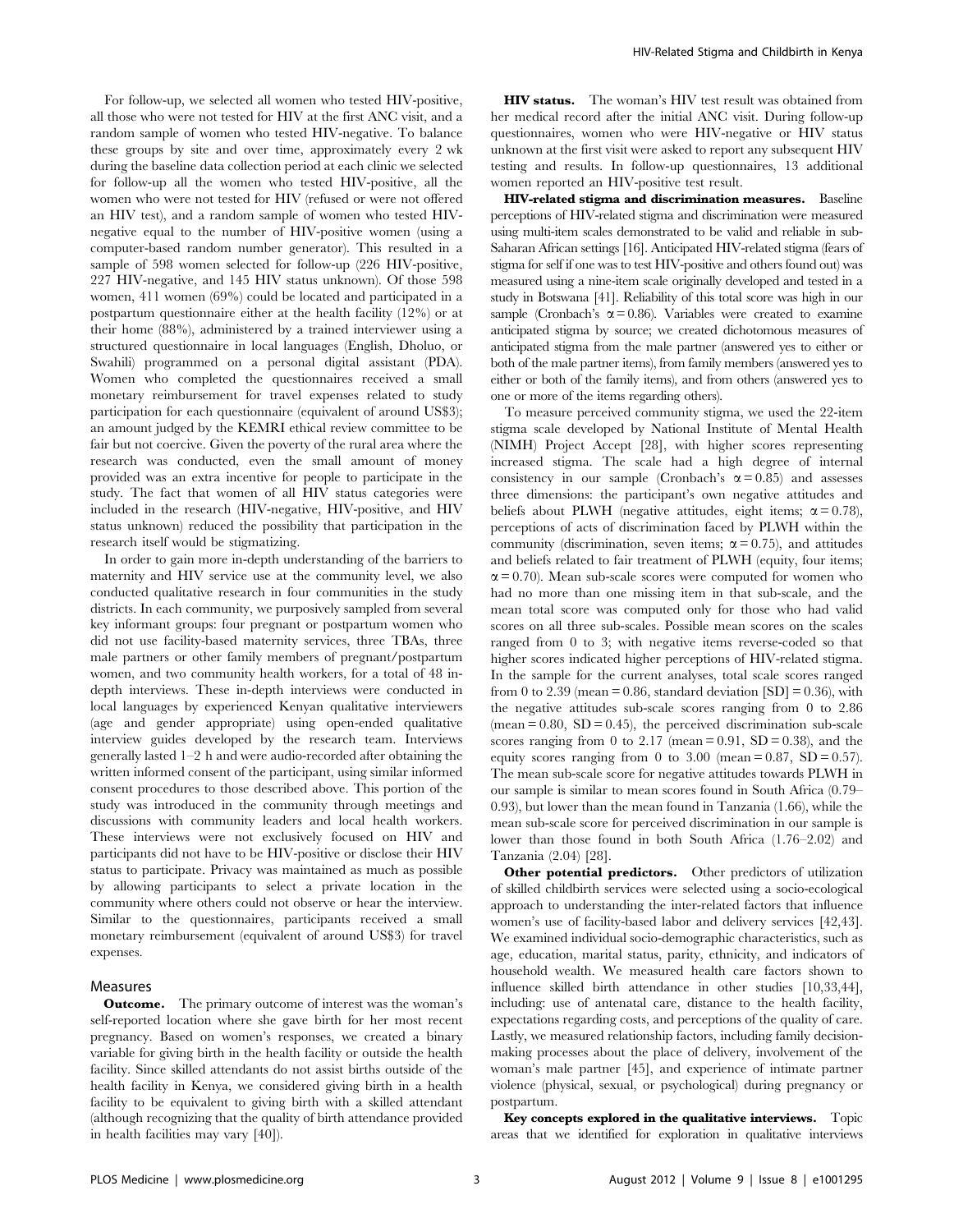included gender roles and decision-making around reproductive health, roles of TBAs, barriers to using facility-based maternity services, motivators for using maternity services, effects of fear of HIVrelated stigma on health service use, and issues surrounding disclosure of HIV-positive status.

## Analytical Methods

Quantitative. We initially compared the socio-demographic characteristics of women who could be located and participated in the postpartum questionnaire with those who were lost to followup using statistical tests for categorical (chi-square or Fisher's exact tests) and continuous variables (t-tests or Kruskal-Wallis tests). Next we examined the associations of women's HIV status (HIVpositive, HIV-negative, or unknown) with measures of perceived community stigma and anticipated stigma at baseline using ANOVA and chi-square tests. The next step was to examine the bivariate and multivariate associations of potential predictor variables with the main outcome, delivery at a health facility, using logistic regression methods. In order to account for the fact that women were recruited in eight different clinics, we used random effects models [46] with clinic as the cluster variable using Stata 11 (StataCorp).

Qualitative. Audio files from the in-depth interviews were transcribed in the original language (Dholuo, Swahili, or English) and then translated to English by experienced trilingual translators based in Kenya. The English transcripts were coded by two researchers (AHH, JMW) in QSR NVivo, using a thematic approach to data analysis [47]. Initial broad coding was guided by major themes from the interview guides, but new codes and themes were developed on the basis of the data. Excerpts and analytical memos were reviewed by two authors (JMT, AHH) to identify common themes and variant views. During a second round of analysis, the initial broad codes were further detailed into sub-themes using a grounded theory approach to developing fine codes [48]. The definitions of these emerging fine codes were then discussed and refined among the research team. After finalizing the coding scheme, printed reports of each fine code were used to write a detailed analytical report (JMW, AHH). Illustrative quotations that most clearly represent each theme were chosen to be included in the manuscript.

Synthesis of quantitative and qualitative methods and data. During data collection, we used initial findings from quantitative structured questionnaires to inform subsequent indepth qualitative interview topics. This is considered a ''sequential'' data collection approach, where one method informs data collection of the other [49]. During data analysis, however, we integrated the quantitative and qualitative data, allowing each set of findings to deepen, enrich, and complement the other [50]. To accomplish this, we first prepared separate preliminary reports on quantitative and qualitative findings. For each thematic area, we examined both the quantitative and the qualitative data to elucidate the findings that emerged from each method and to identify areas where the findings were in congruence, diverged, or added insight to one another. This approach ultimately provided a richer set of conclusions, and helped triangulate findings that may have been difficult to interpret on their own [51]. Though mixed methods research continues to evolve, one might call this a ''pure mixed interpretative'' approach, since we placed equal weight on both qualitative and quantitative findings [52], and the main point of interface between methods was at the data interpretation stage [53].

### Results

to women who were lost to follow-up, except for household radio ownership (those followed up more likely to own,  $p = 0.002$ ). 30% of women lost to follow-up were in a polygynous relationship (husband had other wives), compared to 24% of women who participated postpartum  $(p= 0.105)$ . The two groups did not differ significantly in terms of HIV status after the first ANC visit (Table 1).

#### HIV-Related Stigma

Pregnant women in the MAMAS Study reported high levels of HIV-related stigma at baseline, with more than two-thirds anticipating HIV-related stigma from some source if they were to test HIV-positive. Women who ended up testing HIV-negative reported the highest levels of negative beliefs about the rights of PLWH to fair treatment (equity sub-score) at baseline  $(p=0.012)$ (Table 2).

The qualitative data revealed a strong perception in the study communities that HIV is associated with promiscuity and immorality. A majority of respondents described how PLWH in this setting are viewed as ''not good,'' loose, or involved in prostitution.

They don't want anyone to find out that they are sick. Instead they want to be known as good people. If people find out that she has that disease then they will say that she was a prostitute, the kind of person who will have sex with someone whenever she goes to the market or goes to run any errand. (Pregnant Woman 9, Ndiwa)

Some participants noted that the community stigma associated with an HIV diagnosis may be particularly salient for pregnant women, who may be blamed not only for being HIV-positive, but also for placing the health of their child at risk.

Someone can say that if so and so had known that she had the disease, why is she giving birth? Someone who has that disease of AIDS, she can give birth to a child who has it. I feel that she will have made miserable the life of that child. (Female Relative 1, Ndiwa)

More than half of women who still had not been tested for HIV by the time of their postpartum questionnaire had anticipated male partner stigma at baseline (53.5%), compared to 43.9% of those who were tested and found to be HIV-negative, and 33.1% of those who were tested and found to be HIV-positive (33.1%)  $(\chi^2 = 7.02, \; p = 0.030)$ . A health worker explained that male partners often get angry if women accept an HIV test at the clinic without prior discussion.

There are men who don't like it when their women come to the clinic, and they do quarrel their wives if they heard that the women were screened for HIV. That is the main reason as to why some women still don't disclose to their husband when they come to the clinic and get an HIV test. Some men can even send their women away just because of that. (Community Health Worker 1, Ongo)

## Factors Associated with Delivery in a Health Facility

Overall, 35% of women who participated in the postpartum questionnaire  $(n = 411)$  reported that they gave birth in a health facility. Of the women who reported giving birth at home  $(n=261)$ , 78% reported assistance from a TBA. Table 3 presents the bivariate associations of potential predictor variables with this outcome, accounting for clustering by clinic.

Women who were located and participated in a postpartum questionnaire ( $n = 411, 69\%$ ) were similar in socio-demographics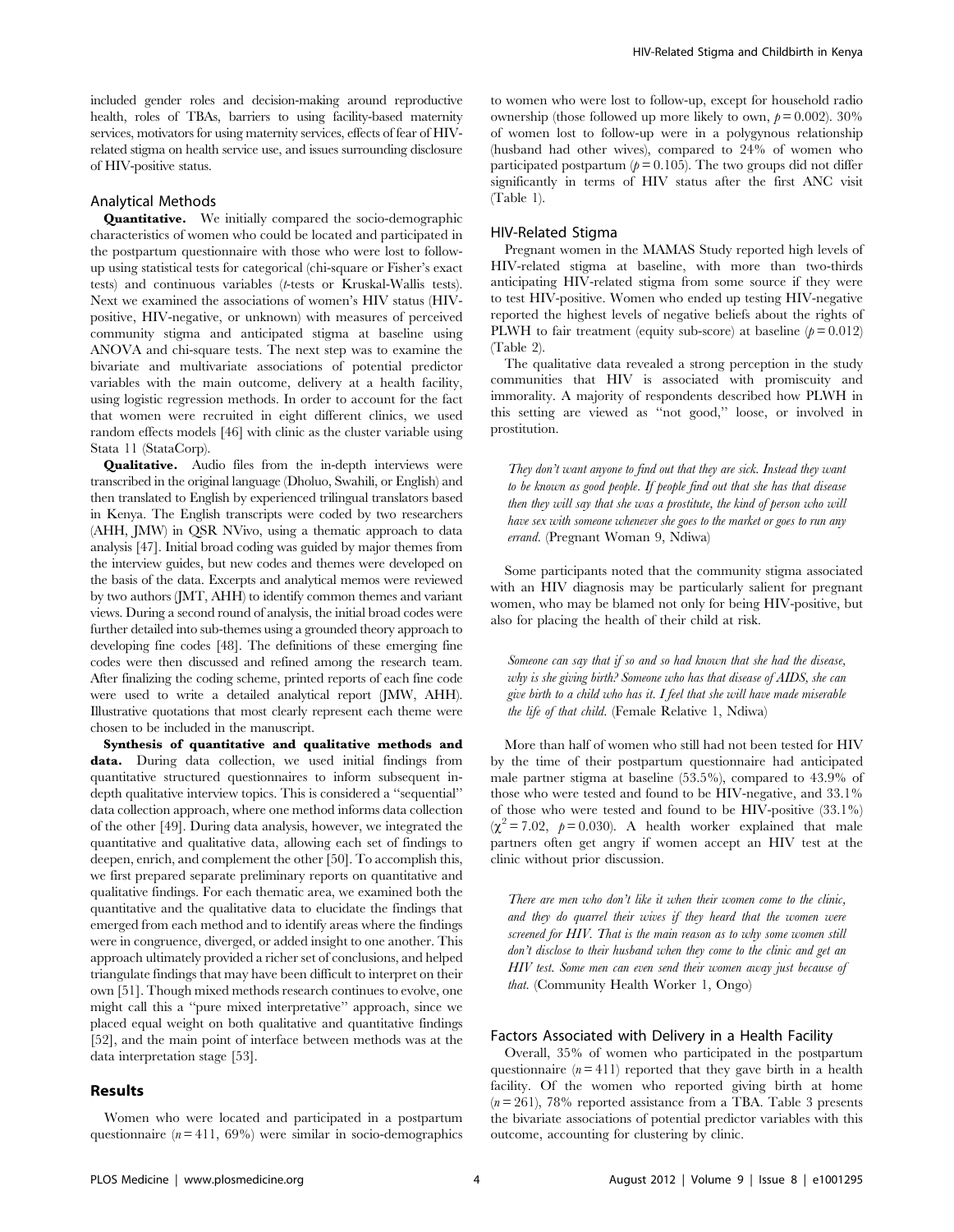Table 1. Comparison of baseline socio-demographic characteristics of MAMAS Study participants followed up after the birth versus lost to follow-up ( $n = 598$ ).

| Variables <sup>a</sup>                               | <b>Followed up</b><br>Postpartum $(n=411)$ | Lost to Follow-up<br>Postpartum $(n=187)$ | <b>Statistical Test Result</b> |
|------------------------------------------------------|--------------------------------------------|-------------------------------------------|--------------------------------|
| Mean age                                             | 23.8 (23, 18-40)                           | 23.6 (22, 18-48)                          | $t = -0.257$ , $p = 0.797$     |
| Education, n (%)                                     |                                            |                                           |                                |
| Primary school or less                               | 355 (86.4)                                 | 151 (80.7)                                | $\chi^2$ = 3.12, p = 0.077     |
| More than primary                                    | 56 (13.6)                                  | 36 (19.3)                                 |                                |
| Religion                                             |                                            |                                           |                                |
| Roman Catholic                                       | 70 (17.0)                                  | 41 (21.9)                                 | $\chi^2$ = 2.34, p = 0.311     |
| Seventh Day Adventist                                | 131 (31.9)                                 | 60 (32.1)                                 |                                |
| Other                                                | 210 (51.1)                                 | 80 (46.0)                                 |                                |
| <b>Ethnicity</b>                                     |                                            |                                           |                                |
| Luo                                                  | 382 (92.9)                                 | 178 (95.2)                                | $\chi^2$ = 1.09, p = 0.297     |
| Other                                                | 29(7.1)                                    | 9(4.8)                                    |                                |
| Household goods                                      |                                            |                                           |                                |
| Electricity                                          | 12(2.9)                                    | 7(3.7)                                    | $\chi^2$ = 0.28, p = 0.594     |
| Television                                           | 40 (9.7)                                   | 19 (10.2)                                 | $\chi^2$ = 0.03, p = 0.871     |
| Mobile phone                                         | 195 (47.4)                                 | 81 (43.3)                                 | $\chi^2$ = 0.88, p = 0.348     |
| Radio                                                | 323 (78.6)                                 | 125 (66.8)                                | $\chi^2$ = 9.43, p = 0.002     |
| <b>Woman's occupation</b>                            |                                            |                                           |                                |
| Housework                                            | 92 (22.4)                                  | 41 (21.9)                                 | $\chi^2$ = 0.38, p = 0.945     |
| Selling things/fish monger                           | 104 (25.4)                                 | 45 (24.1)                                 |                                |
| Farming/agricultural/manual                          | 174 (42.4)                                 | 80 (42.8)                                 |                                |
| Other                                                | 40 (9.8)                                   | 21(11.2)                                  |                                |
| Marital status                                       |                                            |                                           |                                |
| Not currently married                                | 51 (12.4)                                  | 31 (16.7)                                 | $\chi^2$ = 1.96, p = 0.162     |
| Currently married                                    | 360 (87.6)                                 | 155 (83.3)                                |                                |
| Living with male partner                             |                                            |                                           |                                |
| Yes                                                  | 355 (86.4)                                 | 155 (83.3)                                | $\chi^2$ = 0.95, p = 0.329     |
| No                                                   | 56 (13.6)                                  | 31 (16.7)                                 |                                |
| Polygynous household                                 |                                            |                                           |                                |
| Yes                                                  | 98 (23.8)                                  | 56 (30.1)                                 | $\chi^2$ = 2.62, p = 0.105     |
| No                                                   | 313 (76.2)                                 | 130 (69,9)                                |                                |
| Male partner's occupation ( $n = 509$ ) <sup>b</sup> |                                            |                                           |                                |
| Selling things                                       | 39 (11.0)                                  | 14 (9.0)                                  | $\chi^2$ = 1.04, p = 0.903     |
| Farming/agricultural work                            | 115 (32.5)                                 | 56 (36.1)                                 |                                |
| Fishing                                              | 61 (17.2)                                  | 24 (15.5)                                 |                                |
| Manual labor                                         | 58 (16.4)                                  | 26 (16.8)                                 |                                |
| Other type of job                                    | 81 (22.9)                                  | 35 (22.6)                                 |                                |
| Mean months of pregnancy <sup>c</sup>                | $5.10(5, 1-8)$                             | $5.07(5, 2-7)$                            | $t = -0.320$ , $p = 0.749$     |
| <b>Mean number of pregnancies</b>                    | $3.18(3, 1-10)$                            | $3.03$ $(2, 1-10)$                        | t = $-0.878$ , $p = 0.380$     |
| Mean number of live births                           | $2.13(2, 0-9)$                             | $1.97(1, 0-9)$                            | $t = -0.948$ , $p = 0.343$     |
| Mean number of living children                       | $1.84(2, 0-9)$                             | $1.62(1, 0-7)$                            | $t = -1.62$ , $p = 0.106$      |
| <b>HIV status at first ANC visit</b>                 |                                            |                                           |                                |
| HIV-positive                                         | 154 (37.5)                                 | 72 (38.5)                                 | $\chi^2$ = 4.07, p = 0.254     |
| HIV-negative                                         | 165(40.1)                                  | 62 (33.2)                                 |                                |
| Refused HIV test                                     | 52 (12.7)                                  | 33 (17.6)                                 |                                |
| No HIV testing available                             | 40 (9.7)                                   | 20(10.7)                                  |                                |

<sup>a</sup>For continuous variables, the mean followed by the median and range in parentheses are presented. For categorical variables, n's are given followed by percentages in parentheses.

<sup>b</sup>Data on this variable were available for women who reported currently living with a male partner.

<sup>c</sup>Woman's self report.

doi:10.1371/journal.pmed.1001295.t001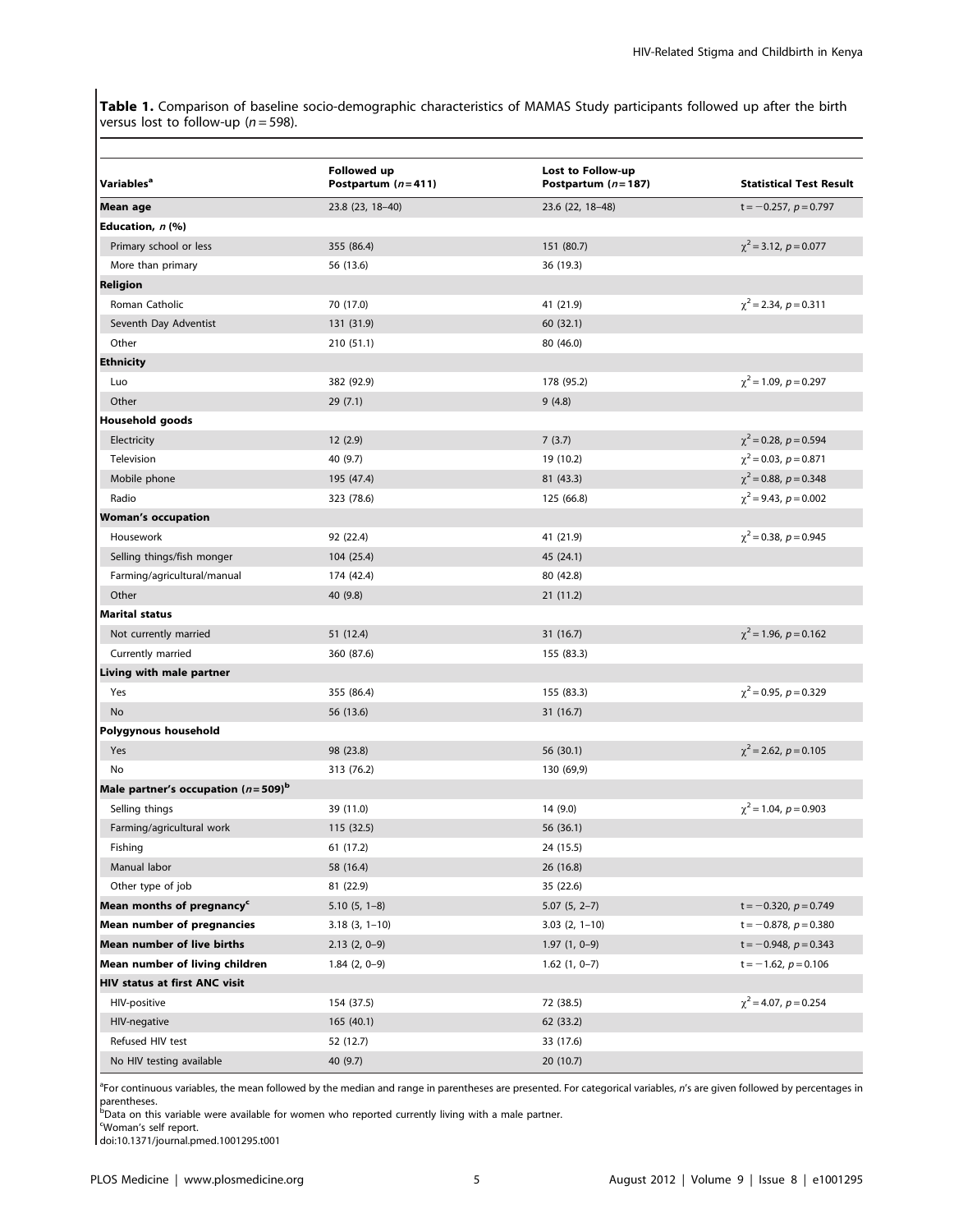Table 2. Baseline perceptions of HIV-related stigma by HIV status at the time of the postpartum questionnnaire ( $n = 411$ ).

| Stigma Measures                                                 | <b>HIV-Positive</b><br>$(n=165)$ | <b>HIV-Negative</b><br>$(n=195)$ | <b>HIV Status</b><br>Unknown $(n=51)$ | <b>Statistical Test</b><br>Result |
|-----------------------------------------------------------------|----------------------------------|----------------------------------|---------------------------------------|-----------------------------------|
| <b>Perceived community</b><br>HIV-related stigma at<br>baseline |                                  |                                  |                                       |                                   |
| Total score                                                     | 0.8461                           | 0.8951                           | 0.7683                                | $F = 2.61$ , $p = 0.075$          |
| Negative attitudes<br>sub-scale score                           | 0.7622                           | 0.8488                           | 0.7276                                | $F = 2.39$ , $p = 0.093$          |
| Perceived discrimination<br>sub-scale score                     | 0.9327                           | 0.9058                           | 0.8596                                | $F = 0.73$ , $p = 0.484$          |
| Equity sub-scale score                                          | 0.8369                           | 0.9524                           | 0.7050                                | $F = 4.43$ , $p = 0.012$          |
| Anticipated HIV-related<br>stigma at baseline                   |                                  |                                  |                                       |                                   |
| Any                                                             | 112 (70.4)                       | 119 (65.0)                       | 32(68.1)                              | $\chi^2$ = 1.14, p = 0.564        |
| From male partner                                               | 47 (33.1)                        | 75 (43.9)                        | 23 (53.5)                             | $\chi^2$ = 7.02, p = 0.030        |
| From family                                                     | 62 (39.5)                        | 68 (37.0)                        | 17 (35.4)                             | $\chi^2$ = 0.36, p = 0.834        |
| From others                                                     | 98 (66.2)                        | 116 (67.8)                       | 28 (63.6)                             | $\chi^2$ = 0.30, p = 0.860        |

More women were tested for HIV during the interim between the first ANC visit and the postpartum questionnaire, resulting in more HIV+ women, more HIV-negative women, and fewer HIV status unknown women.

doi:10.1371/journal.pmed.1001295.t002

Socio-demographic factors. Women were more likely to deliver in a health facility if they had higher education and greater household wealth (as indicated by ownership of a mobile phone) [54]. Women for whom this was the first pregnancy were more than twice as likely to deliver in a facility, whereas women in agricultural occupations were less likely than those primarily engaged in housework, selling things, or other occupations.

In qualitative interviews, most participants explained that wealth and occupation often influenced delivery decisions since hospitals demand complete payment at the time of the delivery. This was viewed as especially difficult for women whose agricultural income pays in seasonal installments.

The other thing that can prevent me from going to the hospital to give birth is because they will demand cash money from you. But, the traditional birth attendants will sympathize with you and let you pay later when you have money. I like that because, at times, delivery can come when you are broke and penniless. (Pregnant Woman 2, Ogwedhi)

Some participants also added that women of low socioeconomic status fear bad treatment at health facilities. For example, pregnant woman explained that health workers often treated impoverished patients harshly and that facility-based delivery was more appropriate for richer, educated women.

Relationship factors. Several relationship factors were significantly associated with delivery at the health facility in quantitative analysis: having discussed the place of delivery with the male partner/husband; having decided on the place together with the husband or others (i.e., not deciding alone); and not having experienced intimate partner violence (IPV) during pregnancy or postpartum. The influence of the male partner was emphasized by many of the qualitative interview participants and emerged as an important factor for use of maternity services in qualitative analysis.

My sister-in-law has five children. And out of these five children, for none of them did the mother visit the ANC clinics when she was expecting. And her husband even tries to stop the wife when he hears that she wants to visit the clinic. He thinks that it will make his wife or the remaining children die, or something bad might happen to his children. (Family Member 1, Brother-in-law, Ongo)

Health care factors. Women who completed four or more ANC visits during pregnancy or expected to pay for supplies and medicines related to the delivery were more likely to deliver at a health facility. These findings align with the qualitative interviews, within which a common perception was that women were required to have an antenatal clinic card to deliver at the health facility. Though one pregnant woman wanted to give birth at the local health facility, she assumed that she would be denied admittance since she failed to attend prenatal visits.

I recently saw a woman who went to deliver her baby at the hospital, I was impressed with the advantage of delivering at the hospital, I admired her…. But, the hospital cannot admit me when  $I$  go there now. Maybe if  $I$  develop a complication and then they will charge me highly. But, if it is a normal delivery then they cannot help you because you have not been going to clinic and you don't have a clinic card. They will not help you the way that they can help someone who has been going to the clinic  $[th row]$  pregnancy $];$ they will just abandon you there. (Pregnant Woman 2, Ndiwa)

Similar to this pregnant woman, participants in every respondent group described facility-based childbirth as most appropriate for women with complications. In many interviews, the health facility was seen as a last-resort for women whose births were expected to be abnormal or especially risky. Many participants in the qualitative interviews associated the need for health facility delivery with both pregnancy complications and HIV:

They should be encouraged to seek treatment if they have HIV, and again be encouraged to deliver at the hospital. Because at times delivery may come with complications, which can only be handled better at the hospital. (Pregnant Woman 1 Ndiwa)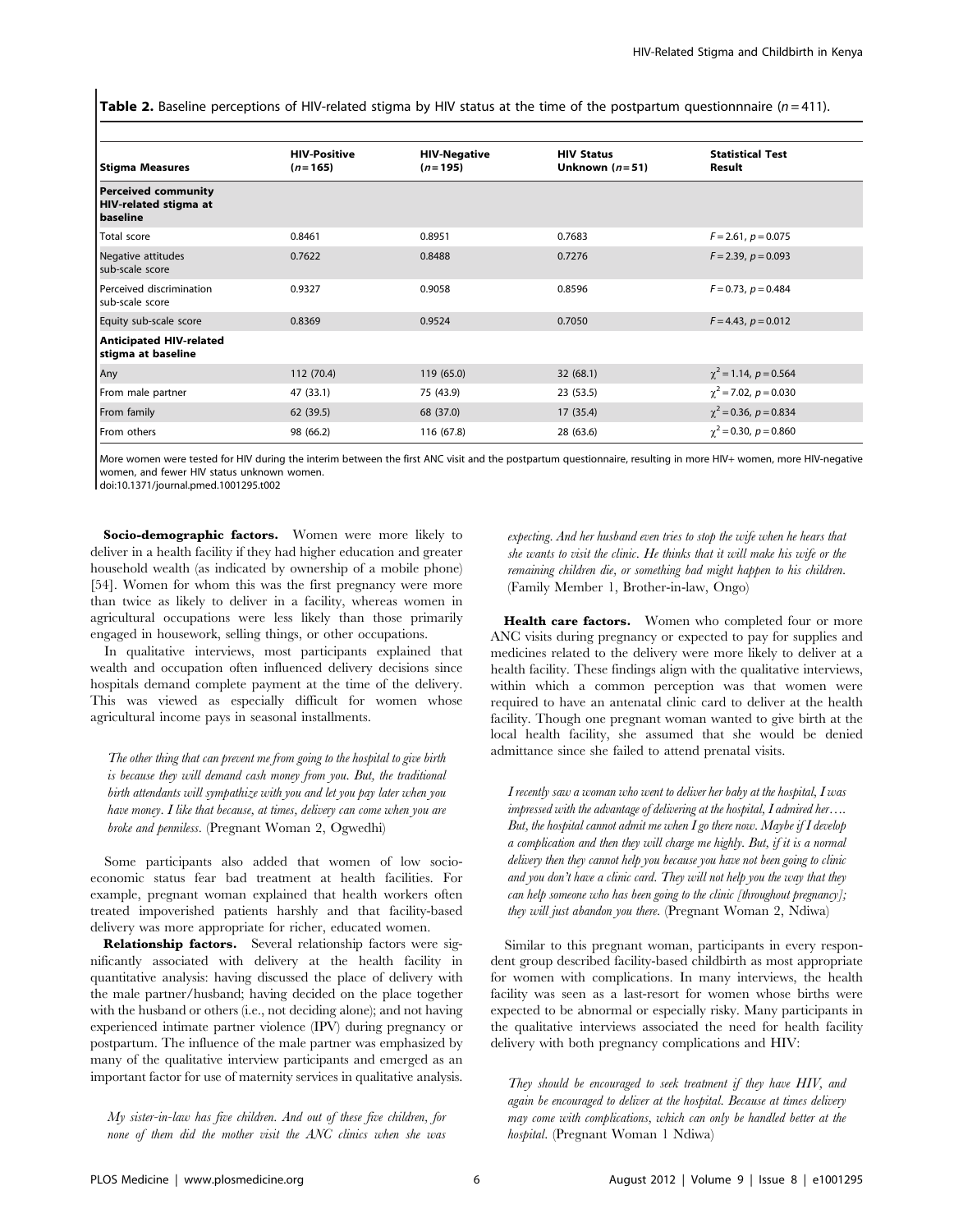Table 3. Associations of predictor variables with place of delivery (unadjusted, accounting for clustering by site) ( $n=407$ ).

| Variable                                                 | <b>Delivered at</b><br>Home $(n = 266)$ | Delivered at a<br><b>Health Facility</b><br>$(n=141)$ | <b>OR for Delivery</b><br>at a Health<br><b>Facility<sup>a</sup></b> | 95% CI        | $p$ -Value |
|----------------------------------------------------------|-----------------------------------------|-------------------------------------------------------|----------------------------------------------------------------------|---------------|------------|
| Socio-demographic characteristics at baseline            |                                         |                                                       |                                                                      |               |            |
| Mean age                                                 | 23.78                                   | 23.79                                                 | 1.00                                                                 | $0.96 - 1.04$ | 0.994      |
| Higher education (more than primary), $n$ (%)            | 22(8.3)                                 | 35 (24.8)                                             | 3.50                                                                 | $1.89 - 6.49$ | < 0.001    |
| Currently married, n (%)                                 | 233 (87.6)                              | 123 (87.2)                                            | 0.90                                                                 | $0.47 - 1.72$ | 0.744      |
| Living in a polygynous household, $n$ (%)                | 71(26.7)                                | 26 (18,4)                                             | 0.62                                                                 | $0.37 - 1.05$ | 0.077      |
| First pregnancy, n (%)                                   | 38 (14.3)                               | 39 (27.7)                                             | 2.18                                                                 | $1.29 - 3.70$ | 0.004      |
| Working in farming or manual labor, $n$ (%) <sup>b</sup> | 131 (49.2)                              | 41 (29.3)                                             | 0.46                                                                 | $0.29 - 0.74$ | 0.001      |
| Luo ethnic group, n (%)                                  | 252 (94,7)                              | 126 (89,4)                                            | 0.45                                                                 | $0.20 - 1.02$ | 0.057      |
| Household owns a mobile phone, n (%)                     | 114 (42.9)                              | 80 (56.7)                                             | 1.56                                                                 | $1.01 - 2.41$ | 0.043      |
| HIV-related measures                                     |                                         |                                                       |                                                                      |               |            |
| HIV-positive status at T1, T2, or T3, n (%)              | 106 (39.8)                              | 55 (39.0)                                             | 0.99                                                                 | $0.64 - 1.54$ | 0.972      |
| Mean anticipated stigma score $(n=385)^c$                | 0.2882                                  | 0.2784                                                | 0.74                                                                 | $0.35 - 1.59$ | 0.442      |
| Mean total perceived community stigma score $(n=390)^d$  | 0.8792                                  | 0.8180                                                | 0.47                                                                 | $0.24 - 0.95$ | 0.035      |
| Mean negative attitudes sub-scale ( $n = 395$ )          | 0.8250                                  | 0.7434                                                | 0.52                                                                 | $0.30 - 0.89$ | 0.017      |
| Mean perceived discrimination sub-scale ( $n = 393$ )    | 0.9089                                  | 0.9149                                                | 0.79                                                                 | $0.43 - 1.46$ | 0.453      |
| Any knowledge of mother-to-child transmission of HIV     | 228 (87.7)                              | 123 (90.4)                                            | 1.19                                                                 | $0.58 - 2.43$ | 0.641      |
| Other individual-level predictors                        |                                         |                                                       |                                                                      |               |            |
| IPV during pregnancy or postpartum <sup>e</sup>          |                                         |                                                       |                                                                      |               |            |
| Reported any type                                        | 79 (30.0)                               | 36 (25.5)                                             | 0.56                                                                 | $0.32 - 0.98$ | 0.034      |
| Unknown                                                  | 98 (37.6)                               | 43 (30.5)                                             | 0.51                                                                 | $0.30 - 0.86$ | 0.012      |
| Four or more ANC visits, n (%)                           | 96 (36.1)                               | 86 (61.0)                                             | 2.48                                                                 | $1.58 - 3.89$ | < 0.001    |
| Mean distance to the HF in minutes                       | 86.88                                   | 79.74                                                 | 1.00                                                                 | $1.00 - 1.00$ | 0.837      |
| Expects to paying for supplies and medicine              | 175 (66.8)                              | 111 (81.6)                                            | 1.87                                                                 | $1.06 - 3.29$ | 0.029      |
| Discussion of delivery with male partner                 | 176 (66.7)                              | 108(77,1)                                             | 1.83                                                                 | $1.10 - 3.04$ | 0.020      |
| Pregnant woman decided on delivery alone                 | 151 (57,0)                              | 58 (41.1)                                             | 0.51                                                                 | $0.32 - 0.79$ | 0.003      |

407 women had non-missing data for both baseline and postpartum follow-up variables.

<sup>a</sup>Estimates account for clustering by site (health facility), using random effects logistic regression.

bAs compared to those working in housework, selling things (including fish), or other occupations (combined).

c Mean anticipated stigma score was computed for women who had non-missing data for at least six of the nine items.

<sup>d</sup>Mean perceived community stigma sub-scale scores were computed for women who had no more than one missing item in that sub-scale, and the mean total score was computed for those who do not have more than one item missing on any sub-scale.

e As compared to women who responded "no" to all intimate partner violence (IPV) questions (physical, psychological, or sexual abuse) regarding IPV during pregnancy and postpartum. Women who refused to answer or had missing data were placed in the unknown category.

OR, odds ratio.

doi:10.1371/journal.pmed.1001295.t003

HIV-related stigma, discrimination, and violence. Some participants described cases in which male partners had negative and even violent reactions to HIV testing and services conducted within maternity services.

There are those who normally chase away their wives saying that they should just go, because he already thinks that the child is also having the disease. He will threaten to beat you up so your heart will be troubled because you have the disease, you are pregnant, and the man has chased you to go back to your home, all those will be painful. There is one story I heard about …that a man beat up his pregnant wife recently when she went to the clinic and was found with the virus. (Pregnant Woman 9, Ndiwa)

Narratives like this are likely to influence delivery decisions, especially since the health facility is perceived to focus on HIV

testing. Several participants believed that HIV testing was a mandatory part of visits to the health facility.

I have heard some say that when you come to the hospital they test [for HIV]. But when they visit the TBA, there are no such questions. So that is why sometimes women dodge the hospital and visit the TBA. (Male Relative 1, Minyenya)

In quantitative analyses, women with higher overall perceptions of community stigma against PLWH at baseline (total score) and those who held more negative attitudes and beliefs about PLWH (sub-scale) had significantly lower odds of delivering in a health facility. On the other hand, delivery in a health facility did not differ significantly by the different measures of anticipated HIVrelated stigma for self at baseline (before HIV testing), nor by HIV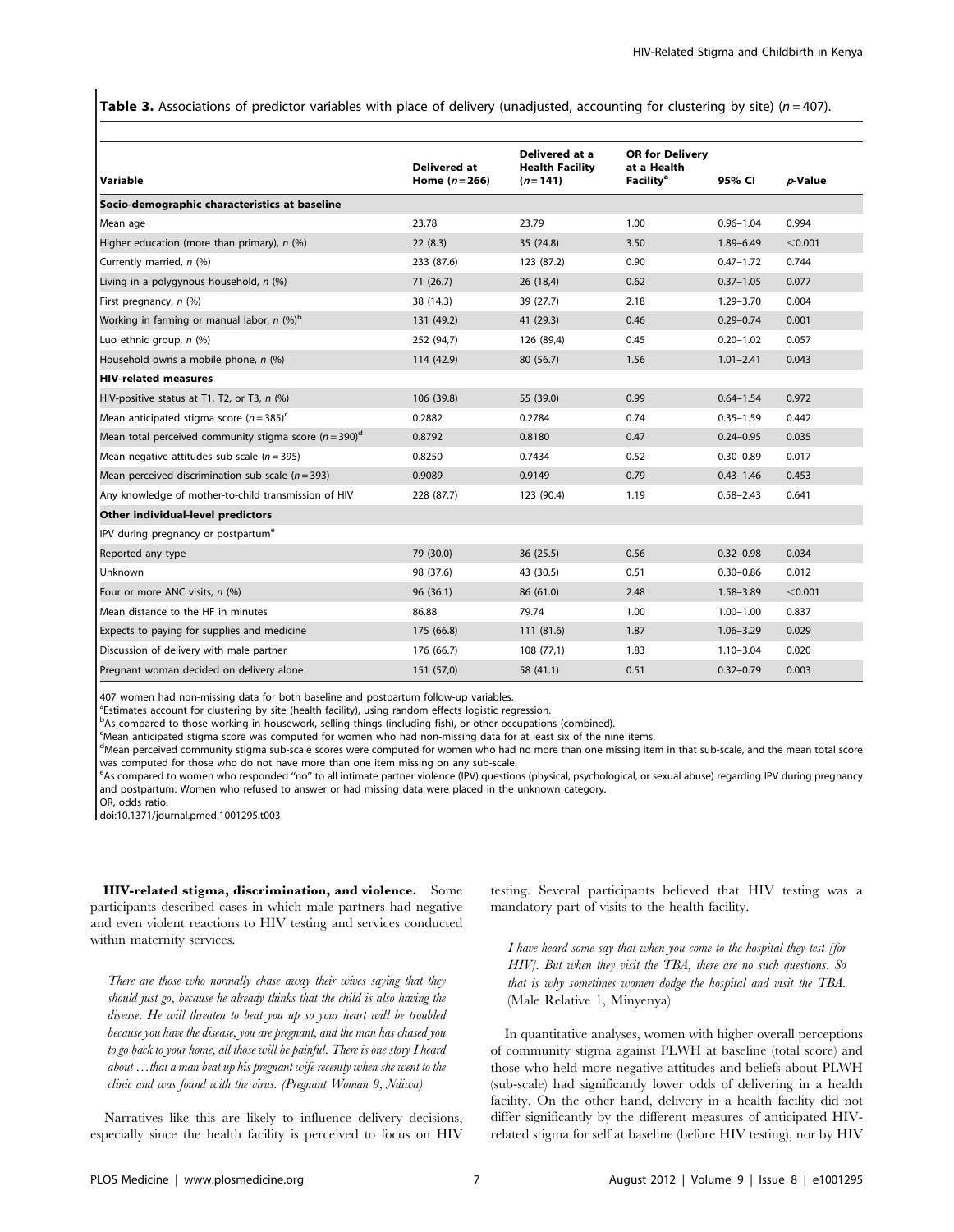status on its own (34.2% HIV-positive, 35.7% HIV-negative, and 32.0% HIV status unknown).

## Multivariate Analysis of Delivery in a Health Facility

In order to create a parsimonious model given our limited sample size, we used substantive knowledge to reduce the number of variables to be included in our final multivariate model, while retaining key variables indicated by the literature and theory [55]. Age and number of pregnancies were highly correlated. Given that all of the women in the sample were in a relatively narrow reproductive age range (18–40 y), whether this was the woman's first pregnancy or not is likely to be more relevant for decisions regarding place of childbirth. Therefore we included first pregnancy (Y/N) but not age in the final model. We retained education since it is a key variable strongly associated with place of delivery in the literature [11]. We included living in a polygynous household as this has been shown to be associated with a variety of reproductive behaviors in sub-Saharan Africa [56]. We did not include marital status and ethnicity since almost all women in our sample were married and of Luo ethnicity. We chose women's own occupational status as the indicator of wealth, as the ''ownership of household goods'' variables referred to the whole household and might not indicate the woman's own access to goods. We retained both HIV status at follow-up and anticipated stigma at baseline in the final model because we wanted to elucidate the effects of women's current perceptions of HIVrelated stigma, while controlling for these. We also included both sub-scale scores measuring the woman's current perceptions of HIV-related stigma—both her own negative attitudes towards PLWH and her perceptions of discrimination against PLWH in the community—as these were primary variables of interest for this study. We did not include knowledge of mother-to-child transmission (MTCT) of HIV since almost all women in the sample had basic knowledge of MTCT (around 90%). We did not include the intimate partner violence variable since a substantial number of women were in the ''unknown'' category for this variable. We included number of ANC visits since adequate utilization of ANC is a strong predictor of health facility delivery in the literature [57]. We also chose to retain a measure of distance from home to the health facility, since this can be a major barrier in this setting [58]. We elected not to include the ''expects to pay for supplies and medicines'' variable since it was highly correlated with educational level and might simply reflect women's correct knowledge of the requirements for facility birth. We selected the woman's discussion of plans for the birth with her husband, as this was a strong predictor of health facility birth in another study conducted in this specific part of Kenya [59]. Thus our final multivariate model included education, polygyny, first pregnancy, woman's occupation, number of ANC visits during pregnancy, discussion of the plans for the birth with the husband, distance to the health facility, baseline anticipated stigma score, the woman's own negative attitudes towards PLWH subscale score, the woman's perceptions of discrimination against PLWH in the community subscale score, and her HIV status at the time of the postpartum questionnaire.

In this multivariate model, education and antenatal care retained their strong significant associations, with women with more than primary education having 3.01 times higher odds of having utilized skilled delivery services than women with less education ( $p = 0.003$ ), and women who had four or more ANC care visits during pregnancy having 2.42 times higher odds of having used this service than women who had fewer ANC visits  $(p= 0.001)$ . Women who had discussed the place of delivery with their husband/male partner had 2.02 higher odds of having given birth in a health facility than those who said they had not discussed this issue with their husband  $(p = 0.023)$ . The negative attitudes towards PLWH sub-scale stigma score also retained significance in the adjusted model  $(p = 0.020)$ , with those women having more negative attitudes about PLWH being less likely to deliver in a health facility (Table 4).

## Delivery in a Health Facility Stratified by Postpartum HIV Status

In order to understand how perceptions of stigma might operate differently on use of facility-based delivery services for HIVinfected versus HIV-uninfected women, we examined the interaction of the negative attitudes toward PLWH score with HIV status. The interaction term was statistically significant when added to the multivariate model ( $p = 0.025$ ). In stratified bivariate analyses only accounting for clustering, the odds ratio for delivery in a health facility associated with having negative attitudes toward PLWH was 0.40 for both HIV-negative women (95% CI =  $0.19-$ 0.88) and women of unknown HIV status (95% CI =  $0.07-2.42$ ), while the odds ratio was 0.77 for HIV-positive women (95%  $CI = 0.33 - 1.78$ .

## **Discussion**

Our findings suggest that HIV-related stigma plays an important role in the low rates of skilled delivery in rural Nyanza, Kenya. Our qualitative data revealed a strong perception that childbirth in a health facility was most appropriate for women with health complications like HIV. Communication campaigns and community mobilization efforts aiming to increase utilization of PMTCT services have tended to emphasize certain maternal and child health practices, including health-facility delivery, specifically for HIV-positive women [60]. This may have inadvertently strengthened the image of health facilities as being predominantly for women with health problems. Likewise, it may have strengthened the perception that women who give birth in the health facility are likely to be HIV-positive. Maternity services have now become closely associated with HIV and PMTCT, and the trend is likely to be strengthened as a result of the current push for integration of maternity and HIV services globally [61]. Our quantitative data revealed that women with higher perceptions of HIV-related stigma (specifically those who held negative attitudes about PLWH) were less likely to deliver in a health facility, even after adjusting for other known predictors of health facility delivery.

Examining the interactions between HIV status and negative attitudes revealed that the effect of ''perceptions of HIV-related stigma'' was stronger for HIV-negative women and women of unknown HIV status than for HIV-positive women. These results suggest that if a woman is HIV-negative and holds negative attitudes about PLWH, she might not want to deliver in a health facility in order to avoid the assumption in the community that she is HIV-positive. Women who have received an HIV-negative test result at their first ANC visit may now consider themselves ''safe.'' However, given the evidence of continuing high HIV-infection risk for women throughout pregnancy [62,63], more efforts should be focused on HIV-related stigma and risk reduction counseling for women who test HIV-negative in ANC clinics.

For women who did test HIV-positive at the ANC clinic, other considerations—such as her perception of the risk of mother-tochild transmission of HIV or whether or not she has disclosed her HIV status to her husband and family—may play a bigger role. The importance of avoiding unwanted disclosure of HIV status in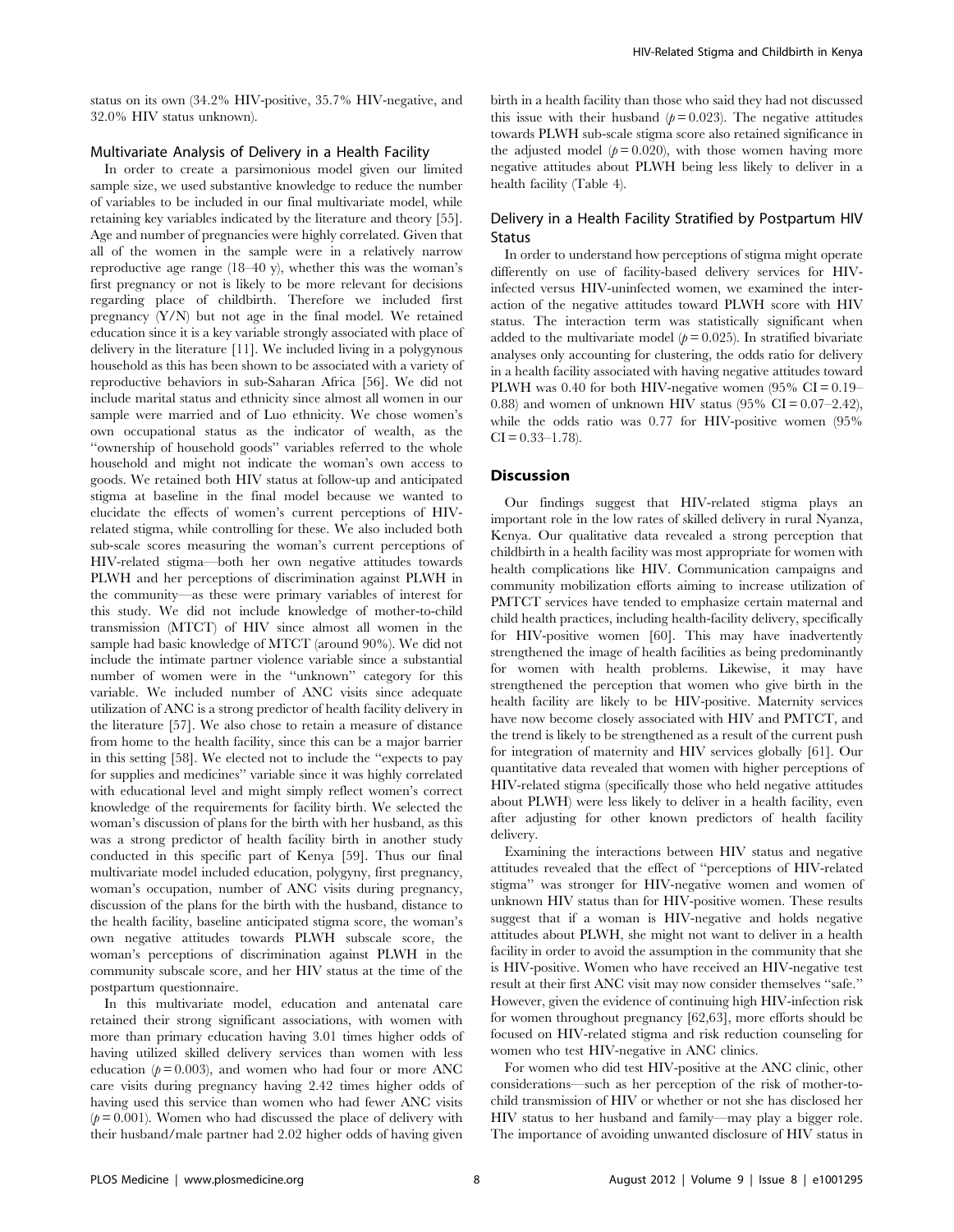Table 4. Multivariate logistic regression of HIV-related stigma measures and other individual-level predictor variables on delivery in a health facility ( $n = 381$ ).

| Variable                                                     | Number of Women in the<br>Category (n) in This Model | <b>Adjusted OR for</b><br>Delivery in a<br><b>Health Facility<sup>a</sup></b> | 95% CI        | $p$ -Value |
|--------------------------------------------------------------|------------------------------------------------------|-------------------------------------------------------------------------------|---------------|------------|
| <b>Educational Level</b>                                     |                                                      |                                                                               |               |            |
| Primary or less <sup>c</sup>                                 | 328                                                  |                                                                               |               |            |
| More than primary                                            | 53                                                   | 3.01                                                                          | $1.45 - 6.22$ | 0.003      |
| Living in a polygynous household                             |                                                      |                                                                               |               |            |
| No <sup>c</sup>                                              | 291                                                  |                                                                               |               |            |
| Yes                                                          | 90                                                   | 0.79                                                                          | $0.43 - 1.44$ | 0.442      |
| <b>First pregnancy</b>                                       |                                                      |                                                                               |               |            |
| No <sup>c</sup>                                              | 315                                                  |                                                                               |               |            |
| Yes                                                          | 66                                                   | 1.21                                                                          | $0.62 - 2.38$ | 0.574      |
| <b>Woman's occupation</b>                                    |                                                      |                                                                               |               |            |
| Other <sup>c</sup>                                           | 212                                                  |                                                                               |               |            |
| Farming/agriculture                                          | 169                                                  | 0.49                                                                          | $0.29 - 0.84$ | 0.010      |
| Distance from home to health facility (minutes)              | 381                                                  | 1.00                                                                          | $1.00 - 1.01$ | 0.541      |
| Baseline anticipated HIV-related stigma score                | 381                                                  | 1.11                                                                          | $0.46 - 2.69$ | 0.808      |
| Number of ANC visits during pregnancy                        |                                                      |                                                                               |               |            |
| Less than $4c$                                               | 214                                                  |                                                                               |               |            |
| Four or more                                                 | 167                                                  | 2.42                                                                          | $1.45 - 4.03$ | 0.001      |
| Discussed place of delivery with husband                     |                                                      |                                                                               |               |            |
| No <sup>c</sup>                                              | 107                                                  |                                                                               |               |            |
| Yes                                                          | 274                                                  | 2.02                                                                          | $1.10 - 3.69$ | 0.023      |
| Own negative attitudes towards PLWH score                    | 381                                                  | 0.44                                                                          | $0.22 - 0.88$ | 0.020      |
| Perceived discrimination against PLWH in the community score | 381                                                  | 1.52                                                                          | $0.68 - 3.39$ | 0.310      |
| HIV status at postpartum questionnaire                       |                                                      |                                                                               |               |            |
| HIV-negative <sup>c</sup>                                    | 181                                                  |                                                                               |               |            |
| HIV-positive                                                 | 154                                                  | 1.22                                                                          | $0.72 - 2.08$ | 0.455      |
| Unknown                                                      | 46                                                   | 1.02                                                                          | $0.46 - 2.29$ | 0.958      |

 $n$  is less than 407 due to small numbers of missing values on individual variables. <sup>a</sup>Estimates also account for clustering by site (health facility) as a random effect.

<sup>c</sup>Reference category.

OR, odds ratio.

doi:10.1371/journal.pmed.1001295.t004

HIV-positive women's decisions about where to give birth has been suggested in other studies in Kenya [21,33].

We also found support for several factors that have been shown to be related to women's use of facility-based childbirth services in cross-sectional studies in other settings [10,11]. In analyses adjusted for other predictors we found that women with higher levels of education and women who had four or more antenatal care visits during pregnancy were more likely to deliver their babies in a health facility. We also found that involvement of the male partner in decision-making about the place of delivery was positively associated with health facility delivery. This is similar to findings of the Skilled Care Initiative Study conducted in nearby districts in rural Nyanza, in which husband involvement in decision-making was one of the factors most strongly associated with skilled care-seeking for childbirth [59].

## Strengths and Limitations

An important strength of this study is the examination of these issues in low-resource rural communities highly affected by HIV, rather than in controlled urban research clinics, which makes the results more likely to be generalizable to rural settings where the majority of women live in sub-Saharan Africa. In addition, the prospective design allowed us to quantitatively assess women's fears and perceptions of HIV-related stigma at baseline during pregnancy, and then follow them prospectively to learn about their subsequent maternity service utilization. We were able to use a variety of validated measures of HIV-related stigma and provide quantitative evidence for effects of HIV-related stigma on health care utilization that have been suggested by a wealth of qualitative studies [13,64,65]. In fact, this is one of the first studies to quantitatively show an effect on HIV-related stigma on pregnant women's use of health services. Finally, our mixed methods research design allowed us to both examine quantitative associations among variables and to explore the motivations and reasons behind those associations in an in-depth manner.

Limitations of the study included the loss to follow-up in our sample between the early pregnancy and postpartum questionnaires. Although the rate of loss to follow-up was around 30%, we could not detect any significant biases (except for household radio ownership) in those who were located and participated postpartum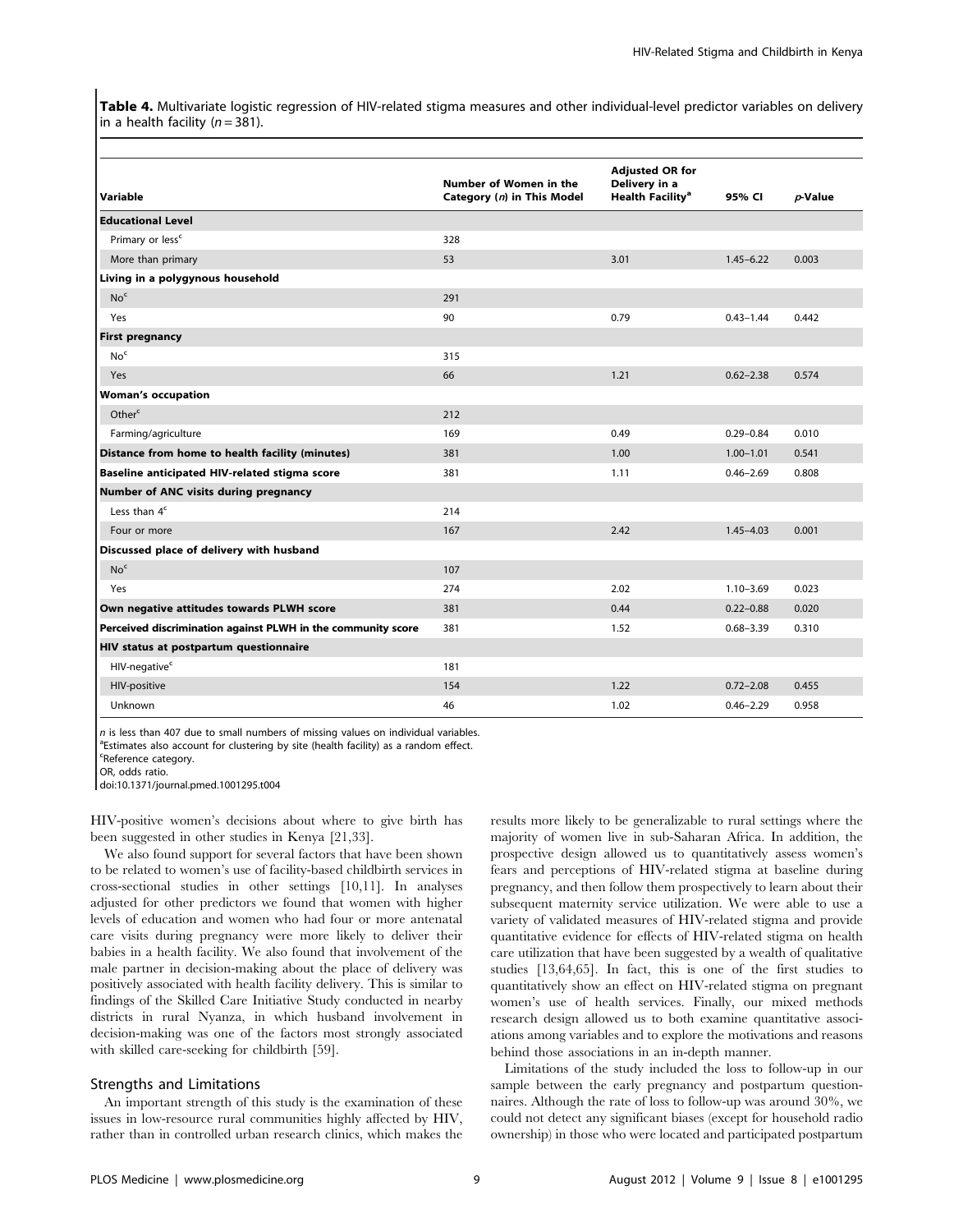versus those who were not. However, it is possible that the women lost-to-follow up were different in ways that we did not measure. Another limitation of the quantitative study is that it included only women who came for at least one ANC visit during the first 28 wk of pregnancy and who were at least 18 y of age. Women who did not come for any ANC visits or who came for their first ANC visit late in pregnancy may be affected by HIV-related stigma and discrimination in different ways. Women under age 18 were not included in the study because of the difficulties of obtaining informed consent for minors in this setting, but we also recognize that the relationships between HIV-related stigma and use of maternity services may be different for adolescent women. We tried to address these limitations by focusing our qualitative interviews on the needs and situation of women in these communities who do not use maternity services.

#### Implications

These findings from the MAMAS Study indicate that health messaging for safe motherhood should stress that delivery in a health facility is recommended and important for all women, not just those with HIV or pregnancy complications. In addition, it is essential to ensure that services are welcoming and accessible for the poorest, least educated women, since they disproportionately deliver with unskilled TBAs [4]. Uptake of facility-based delivery is similar to other patterns of health care utilization globally, where the poorest, least educated, and socially marginalized feel mistrust of the health system [66].

By working to reduce HIV-related stigma in communities, families, couples, and health facilities, programs may increase pregnant women's health care utilization in high HIV prevalence

## References

- 1. Hogan MC, Foreman KJ, Naghavi M, Ahn SY, Wang M, et al. (2010) Maternal mortality for 181 countries, 1980–2008: a systematic analysis of progress towards Millennium Development Goal 5. Lancet 375: 1609–1623.
- 2. UNAIDS (2011) Count Down to Zero: global plan towards the elimination of new HIV infections among children by 2015 and keeping their mothers alive. Geneva: UNAIDS.
- 3. Abdool-Karim Q, Abouzahr C, Dehne K, Mangiaterra V, Moodley J, et al. (2010) HIV and maternal mortality: turning the tide. Lancet 375: 1948–1949.
- 4. Lawn JE, Lee AC, Kinney M, Sibley L, Carlo WA, et al. (2009) Two million intrapartum-related stillbirths and neonatal deaths: where, why, and what can be done? Int J Gynaecol Obstet 107 Suppl 1: S5–18, S19.
- 5. Stanton C, Blanc AK, Croft T, Choi Y (2006) Skilled care at birth in the developing world: progress to date and strategies for expanding coverage. J Biosoc Sci: 1–12.
- 6. WHO (2002) Global action for skilled attendants for pregnant women. Geneva: WHO, Family and Community Health, Department of Reproductive Health and Research.
- 7. Sripipatana T, Spensley A, Miller A, McIntyre J, Sangiwa G, et al. (2007) Sitespecific interventions to improve prevention of mother-to-child transmission of human immunodeficiency virus programs in less developed settings. Am J Obstet Gynecol 197: S107–112.
- 8. Ndirangu J, Newell ML, Tanser F, Herbst AJ, Bland R (2010) Decline in early life mortality in a high HIV prevalence rural area of South Africa: evidence of HIV prevention or treatment impact? AIDS 24: 593–602.
- 9. Perkins M, Brazier E, Themmen E, Bassane B, Diallo D, et al. (2009) Out-ofpocket costs for facility-based maternity care in three African countries. Health Policy Plan 24: 289–300.
- 10. Gabrysch S, Campbell OM (2009) Still too far to walk: literature review of the determinants of delivery service use. BMC Pregnancy Childbirth 9: 34.
- 11. Ahmed S, Creanga AA, Gillespie DG, Tsui AO (2010) Economic status, education and empowerment: implications for maternal health service utilization in developing countries. PLoS One 5: e11190. doi:10.1371/journal. pone.0011190
- 12. Nangendo SM (2006) Factors affecting the use of modern prenatal and maternity services in Got Agulu Sub-Location, Western Kenya. African Studies Monographs 27: 145–156.
- mother-to-child transmission in Zambia. Eval Program Planning 25: 347–356.
- 
- 13. Bond V, Chase E, Aggleton P (2002) Stigma, HIV/AIDS and prevention of 14. Thorsen VC, Sundby J, Martinson F (2008) Potential initiators of HIV-related stigmatization: ethical and programmatic challenges for PMTCT programs. Dev

HIV-Related Stigma and Childbirth in Kenya

settings. Our findings indicate that HIV-related stigma reduction interventions may increase not only utilization of PMTCT and HIV services, but also utilization of essential maternity services such as skilled attendance at delivery for all women regardless of their HIV serostatus. Combining known HIV stigma-reduction strategies [67–69] with maternal health and PMTCT interventions has the potential to reduce some of the most pressing health problems for women and children throughout sub-Saharan Africa.

## Acknowledgments

We thank the Kenyan women and men who participated in the study and shared their experiences with us. We acknowledge the important logistical support of the KEMRI-UCSF Collaborative Group and especially Family AIDS Care and Education Services (FACES). We thank the FACES CCHAs in Migori and Rongo for their diligent work in collecting the quantitative data. We gratefully acknowledge the Director of KEMRI, the Director of KEMRI's Centre for Microbiology, and the Nyanza Provincial Ministries of Health for their support in conducting this research. We also thank Katie Schwartz, Nicole Schmidt, John Oguda, Merab Odero, Nancy Akinyi, Steven Ajuga, Felix Owino, Rachel Steinfeld, and Zachary Kwena for their important contributions to this research.

## Author Contributions

Conceived and designed the experiments: JMT SM EAB CRC. Performed the experiments: MO. Analyzed the data: JMT AHH JMW BT. Wrote the first draft of the manuscript: JMT. Contributed to the writing of the manuscript: JMT AHH JMW MO SM EAB BT CRC. ICMJE criteria for authorship read and met: JMT AHH JMW MO SM EAB BT CRC. Agree with manuscript results and conclusions: JMT AHH JMW MO SM EAB BT CRC.

- 15. Medley A, Garcia-Moreno C, McGill S, Maman S (2004) Rates, barriers and outcomes of HIV serostatus disclosure among women in developing countries: implications for prevention of mother-to-child transmission programmes. Bull World Health Organ 82: 299–307.
- 16. Turan JM, Bukusi EA, Onono M, Holzemer WL, Miller S, et al. (2011) HIV/ AIDS stigma and refusal of HIV testing among pregnant women in rural Kenya: results from the MAMAS Study. AIDS Behav 15: 1111–1120.
- 17. Kilewo C, Massawe A, Lyamuya E, Semali I, Kalokola F, et al. (2001) HIV counseling and testing of pregnant women in sub-Saharan Africa: experiences from a study on prevention of mother-to-child HIV-1 transmission in Dar es Salaam, Tanzania. J Acquir Immune Defic Syndr 28: 458–462.
- 18. Larsson EC, Waiswa P, Thorson A, Tomson G, Peterson S, et al. (2009) Low uptake of HIV testing during antenatal care: a population-based study from eastern Uganda. AIDS 23: 1924–1926.
- 19. Ekouevi DK, Leroy V, Viho A, Bequet L, Horo A, et al. (2004) Acceptability and uptake of a package to prevent mother-to-child transmission using rapid HIV testing in Abidjan, Cote d'Ivoire. AIDS 18: 697–700.
- 20. Painter TM, Diaby KL, Matia DM, Lin LS, Sibailly TS, et al. (2005) Sociodemographic factors associated with participation by HIV-1-positive pregnant women in an intervention to prevent mother-to-child transmission of HIV in Cote d'Ivoire. Int J STD AIDS 16: 237–242.
- 21. Awiti Ujiji O, Ekström AM, Ilako F, Indalo D, Wamalwa D, et al. (2011) Reasoning and deciding PMTCT-adherence during pregnancy among women living with HIV in Kenya. Cult Health Sex 13: 829–840.
- 22. Bwirire LD, Fitzgerald M, Zachariah R, Chikafa V, Massaquoi M, et al. (2008) Reasons for loss to follow-up among mothers registered in a prevention-ofmother-to-child transmission program in rural Malawi. Trans R Soc Trop Med Hyg 102: 1195–1200.
- 23. Mepham S, Zondi Z, Mbuyazi A, Mkhwanazi N, Newell ML (2011) Challenges in PMTCT antiretroviral adherence in northern KwaZulu-Natal, South Africa. AIDS Care 23: 741–747.
- 24. Holzemer WL, Human S, Arudo J, Rosa ME, Hamilton MJ, et al. (2009) Exploring HIV stigma and quality of life for persons living with HIV infection. J Assoc Nurses AIDS Care 20: 161–168.
- 25. Brickley DB, Le Dung Hanh D, Nguyet LT, Mandel JS, Giang le T, et al. (2009) Community, family, and partner-related stigma experienced by pregnant and postpartum women with HIV in Ho Chi Minh City, Vietnam. AIDS Behav 13: 1197–1204.
- 26. Brown DC, Belue R, Airhihenbuwa CO (2010) HIV and AIDS-related stigma in the context of family support and race in South Africa. Ethnic Health 15: 441– 458.

World Bioeth 8: 43–50.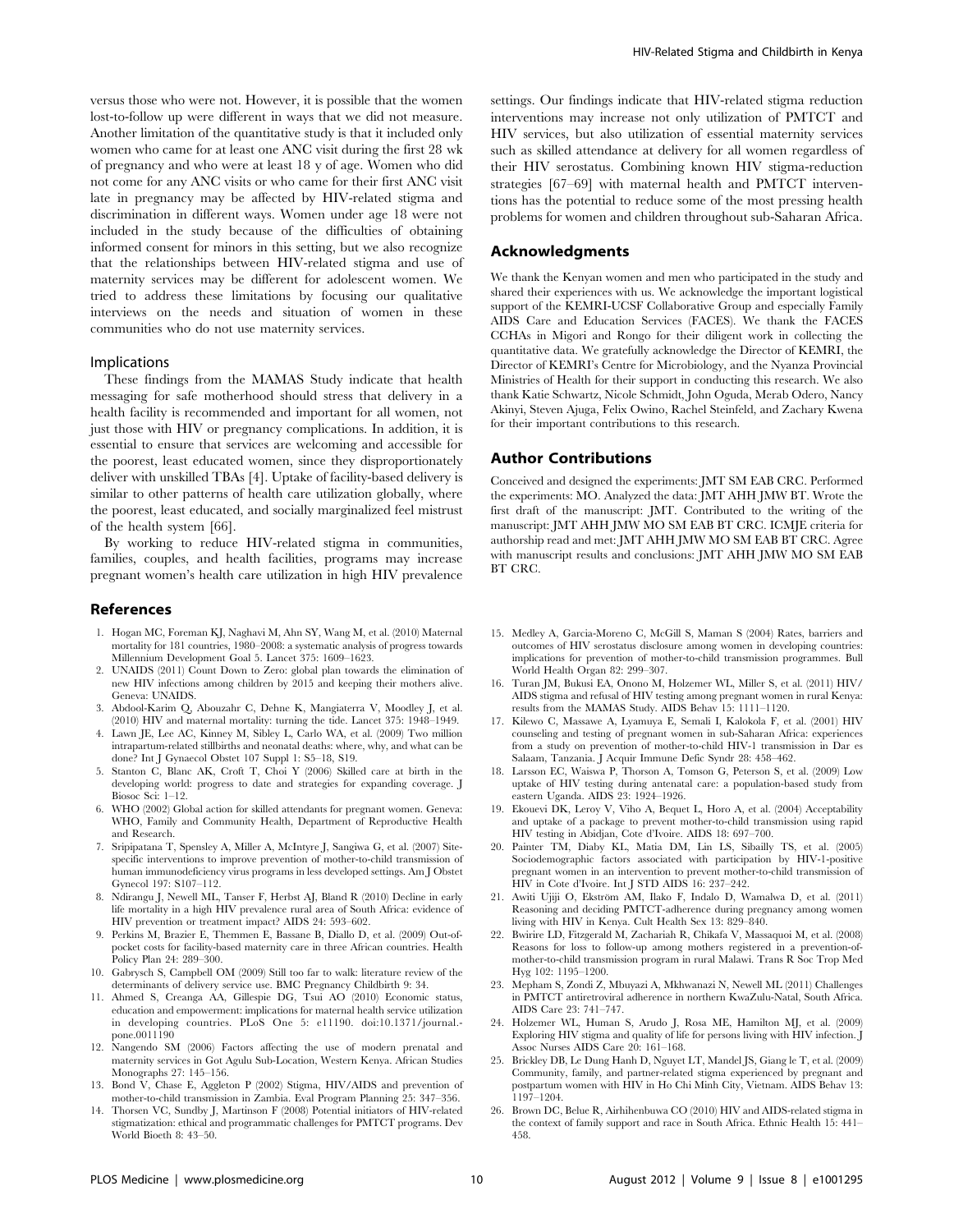- 27. Quinn DM, Chaudoir SR (2009) Living with a concealable stigmatized identity: the impact of anticipated stigma, centrality, salience, and cultural stigma on psychological distress and health. J Pers Soc Psychol 97: 634–651.
- 28. Genberg BL, Hlavka Z, Konda KA, Maman S, Chariyalertsak S, et al. (2009) A comparison of HIV/AIDS-related stigma in four countries: negative attitudes and perceived acts of discrimination towards people living with HIV/AIDS. Soc Sci Med 68: 2279–2287.
- 29. Grov C, Golub SA, Parsons JT, Brennan M, Karpiak SE (2010) Loneliness and HIV-related stigma explain depression among older HIV-positive adults. AIDS Care 22: 630–639.
- 30. Li L, Lee SJ, Thammawijaya P, Jiraphongsa C, Rotheram-Borus MJ (2009) Stigma, social support, and depression among people living with HIV in Thailand. AIDS Care 21: 1007–1013.
- 31. Simbayi LC, Kalichman S, Strebel A, Cloete A, Henda N, et al. (2007) Internalized stigma, discrimination, and depression among men and women living with HIV/AIDS in Cape Town, South Africa. Soc Sci Med 64: 1823– 1831.
- 32. Earnshaw VA, Chaudoir SR (2009) From conceptualizing to measuring HIV stigma: a review of HIV stigma mechanism measures. AIDS Behav 13: 1160– 1177.
- 33. Turan JM, Miller S, Bukusi EA, Sande J, Cohen CR (2008) HIV/AIDS and maternity care in Kenya: how fears of stigma and discrimination affect uptake and provision of labor and delivery services. AIDS Care 20: 938–945.
- 34. Awiti Ujiji O, Ekstrom AM, Ilako F, Indalo D, Wamalwa D, et al. (2011) Reasoning and deciding PMTCT-adherence during pregnancy among women living with HIV in Kenya. Cult Health Sex 13: 829–840.
- 35. Ujiji OA, Rubenson B, Ilako F, Marrone G, Wamalwa D, et al. (2011) Is 'Opt-Out HIV Testing' a real option among pregnant women in rural districts in Kenya? BMC Public Health 11: 151.
- 36. Bhutta ZA, Chopra M, Axelson H, Berman P, Boerma T, et al. (2010) Countdown to 2015 decade report (2000–10): taking stock of maternal, newborn, and child survival. Lancet 375: 2032–2044.
- 37. Kenya National Bureau of Statistics, ICF Macro, (2010) Kenya Demographic and Health Survey 2008–09. Calverton (Maryland): KNBS and ICF Macro.
- 38. Meissner HI, Creswell JW, Klassen AC, Plano Clark VL, Smith KC (2011) Best practices for mixed methods research in the health sciences. Washington (D.C.):National Institutes of Health, Office of Behavioral and Social Sciences Research.
- 39. Onono M, Carraher N, Cohen R, Bukusi E, Turan J (2011) Use of personal digital assistants for data collection in a multi-site AIDS stigma study in rural south Nyanza, Kenya. Afr Health Sci 11: 464–473.
- 40. Miller S, Cordero M, Coleman AL, Figueroa J, Brito-Anderson S, et al. (2003) Quality of care in institutionalized deliveries: the paradox of the Dominican Republic. Int J Gynaecol Obstet 82: 89–103; discussion 187–108.
- 41. Weiser SD, Heisler M, Leiter K, Percy-de Korte F, Tlou S, et al. (2006) Routine HIV testing in Botswana: a population-based study on attitudes, practices, and human rights concerns. PLoS Med 3: e261. doi:10.1371/journal.pmed.0030261
- 42. Latkin CA, Knowlton AR (2005) Micro-social structural approaches to HIV prevention: a social ecological perspective. AIDS Care 17 Suppl 1: S102–113.
- 43. Best A, Stokols D, Green LW, Leischow S, Holmes B, et al. (2003) An integrative framework for community partnering to translate theory into effective health promotion strategy. Am J Health Promot 18: 168–176.
- 44. Family Care International, Blancroft Research International LLC(2005) Patterns in seeking skilled care at delivery: household survey findings from Burkina Faso, Kenya, and Tanzania. New York:FCI, The Skilled Care Initiative.
- 45. Danforth EJ, Kruk ME, Rockers PC, Mbaruku G, Galea S (2009) Household decision-making about delivery in health facilities: evidence from Tanzania. J Health Popul Nutr 27: 696–703.
- 46. Vittinghoff E, Glidden DV, Shiboski SC, McCulloh CE (2005) Regression methods in biostatistics: linear, logistic, survival, and repeated measures models. New York: Springer.
- HIV-Related Stigma and Childbirth in Kenya
- 47. Braun V, Clarke V (2006) Using thematic analysis in psychology. Qualitative Research in Psychology 3: 77–101.
- 48. Glaser BG, Strauss AL (1977) The discovery of grounded theory: strategies for qualitative research. Piscataway (New Jersey): Aldine Publishing.
- 49. Morse J (1991) Approaches to qualitative-quantitative methodological triangulation. Nurs Res 40: 120–123.
- 50. Greene JC, Caracelli VJ, Graham WF (1989) Toward a conceptual framework for mixed-method evaluation designs. Educ Eval Policy An 11: 255–274.
- 51. Teddlie C, Tashakkori A (2006) A general typology of research designs featuring mixed methods. Research in the Schools 13: 12–28.
- 52. Johnson RB, Onwuegbuzie AJ, Turner LA (2007) Toward a definition of mixed methods research. J Mixed Methods Res 1: 112–133.
- 53. Creswell JW, Klassen AC, Plano Clark V, Clegg Smith K (2011) Best practices for mixed methods research in the health sciences. Bethesda (Maryland): National Institutes of Health.
- 54. James J (2009) Sharing mechanisms for information technology in developing countries, social capital and quality of life. Soc Indic Res 94: 43–59.
- 55. Flom PL, Cassell DL (2007) Stopping stepwise: why stepwise and similar selection methods are bad, and what you should use. NESUG 2007 Proceedings. Available: http://www.nesug.org/proceedings/nesug07/sa/sa07.pdf
- 56. Bove R, Valeggia C (2009) Polygyny and women's health in sub-Saharan Africa. Soc Sci Med 68: 21–29.
- 57. Bloom SS, Lippeveld T, Wypij D (1999) Does antenatal care make a difference to safe delivery? A study in urban Uttar Pradesh, India. Health Policy Plan 14: 38–48.
- 58. van Eijk AM, Bles HM, Odhiambo F, Ayisi JG, Blokland IE, et al. (2006) Use of antenatal services and delivery care among women in rural western Kenya: a community based survey. Reprod Health 3: 2.
- 59. Family Care International (2007) Testing approaches for increasing skilled care during childbirth: key findings. New York: Family Care International.
- 60. Varga CA, Sherman GG, Jones SA (2006) HIV-disclosure in the context of vertical transmission: HIV-positive mothers in Johannesburg, South Africa. AIDS Care 18: 952–960.
- 61. PEPFAR (2011) Guidance on integrating prevention of mother to child transmission of HIV, maternal, neonatal, and child health and pediatric HIV services. Washington (D.C.): Office of U.S. Global AIDS Coordinator.
- 62. Gray RH, Li X, Kigozi G, Serwadda D, Brahmbhatt H, et al. (2005) Increased risk of incident HIV during pregnancy in Rakai, Uganda: a prospective study. Lancet 366: 1182–1188.
- 63. Mugo NR, Heffron R, Donnell D, Wald A, Were EO, et al. (2011) Increased risk of HIV-1 transmission in pregnancy: a prospective study among African HIV-1 serodiscordant couples. AIDS 25: 1887–1895.
- 64. Painter TM, Diaby KL, Matia DM, Lin LS, Sibailly TS, et al. (2004) Women's reasons for not participating in follow up visits before starting short course antiretroviral prophylaxis for prevention of mother to child transmission of HIV: qualitative interview study. BMJ 329: 543.
- 65. Ujiji OA, Ekstrom AM, Ilako F, Indalo D, Wamalwa D, et al. (2011) Reasoning and deciding PMTCT-adherence during pregnancy among women living with HIV in Kenya. Cult Health Sex 13: 829–840.
- 66. Reutter LI, Stewart MJ, Veenstra G, Love R, Raphael D, et al. (2009) ''Who do they think we are, anyway?'': perceptions of and responses to poverty stigma. Qual Health Res 19: 297–311.
- 67. Pulerwitz J, Michaelis A, Weiss E, Brown L, Mahendra V (2010) Reducing HIVrelated stigma: lessons learned from Horizons research and programs. Public Health Rep 125: 272–281.
- 68. Sengupta S, Banks B, Jonas D, Miles MS, Smith GC (2011) HIV interventions to reduce HIV/AIDS stigma: a systematic review. AIDS Behav.
- 69. Carr D, Eckhaus T, Brady L, Watts C, Zimmerman C, et al. (2010) Scaling up the response to HIV stigma and discrimination. Washington (D.C.): International Center for Research on Women.